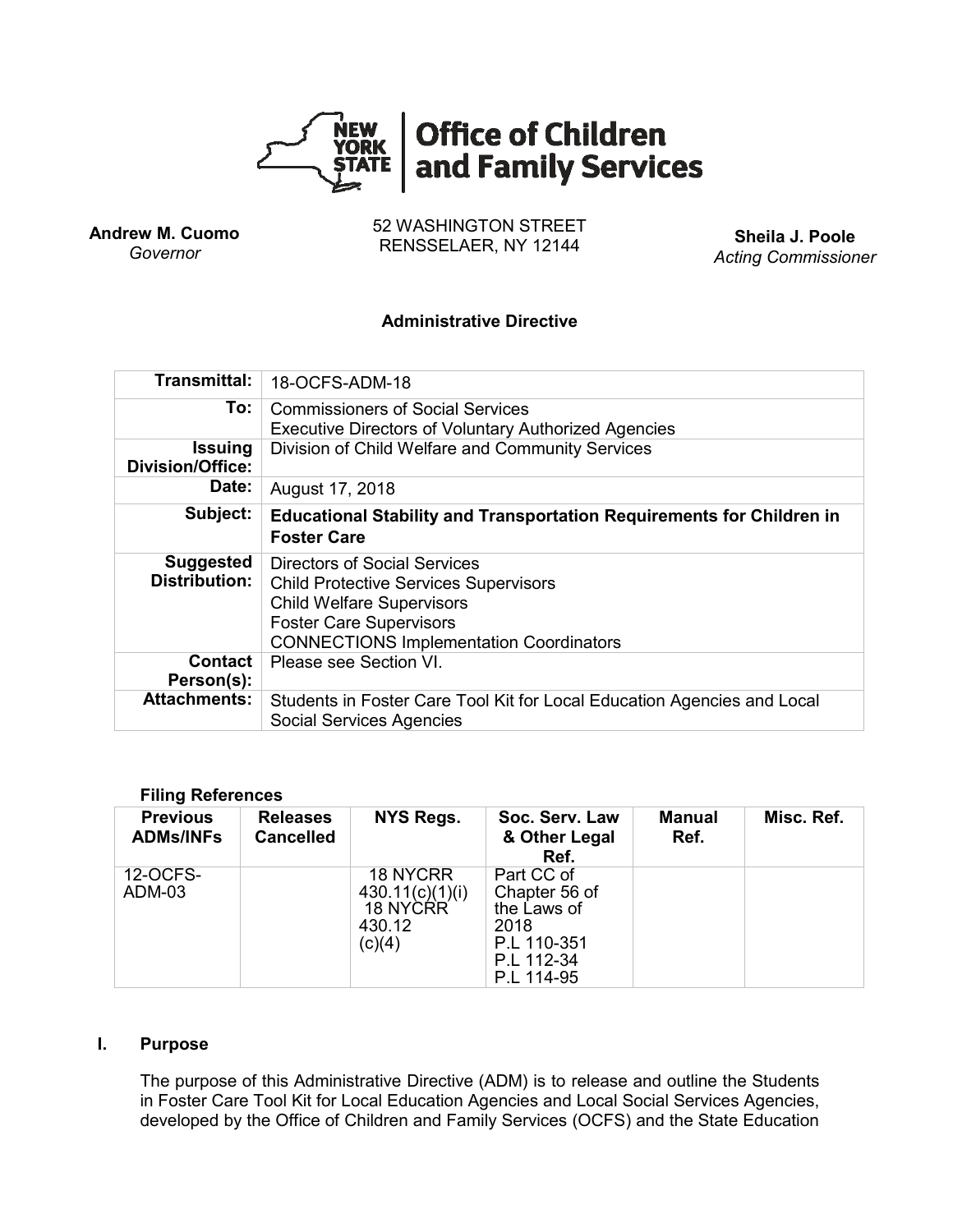Department (SED), that must be used to meet requirements under federal and state law pertaining to the school enrollment and transportation of children in foster care. The tool kit is designed to create a standard process by which local social services districts (LDSSs), voluntary agencies (VAs), and local education agencies (LEAs) must coordinate efforts to promote educational stability for students in foster care.

# **II. Background**

Children in foster care experience trauma when they are removed from their home, family and daily routine. School disruption further compounds this trauma and creates additional barriers to academic success. Foster care placements are frequently made outside of a child's home school district, and subsequent placement changes may result in further changes in school district. As a result, children placed in foster care are more likely to experience delays in academic progress associated with unplanned school changes. 1

The federal government and New York State have recognized the importance of minimizing school changes for children in foster care. The following is a summary of federal and state actions taken to address educational stability in foster care in recent years.

**2008**: The federal Fostering Connections to Success and Increasing Adoptions Act of 2008 (P.L. 110-351) required state plans to include assurances that local education agencies (LEAs) and child welfare agencies (CWAs) coordinate to ensure that children in foster care remain enrolled in the school they attended at the time of placement. If remaining in such school is not in the best interests of the child, the LEAs and the CWAs were required to ensure the immediate transfer of records and enrollment of the child in a new school. P.L. 110-351 required that the placement of the child into foster care consider the child's current educational setting, and the proximity of the child's foster care placement to the school in which the child is enrolled at the time of placement.

**2011**: P.L. 110-351 originally only applied to a child's initial entry into foster care. In 2011, the federal Child and Family Services Improvement and Innovation Act (P.L 112-34) went into effect and extended the application of the educational stability provisions to each subsequent move in foster care. OCFS issued regulations to comply both with P.L 110-351 and P.L 112-34.<sup>2</sup>

**2015**: On December 10, 2015, President Obama signed the Every Student Succeeds Act (ESSA) [114-95] into law. ESSA built on the requirements set forth in the Fostering Connections to Success Act by reinforcing the need for LEAs and CWAs to collaborate around the enrollment of children in foster care in school. ESSA outlined distinct responsibilities for education and child welfare agencies relating to school enrollment, and required that states develop a plan for the funding of transportation costs.

**2018**: ESSA set the groundwork for the enactment of Part CC of Chapter 56 of the Laws of 2018 (Chapter 56), which set forth into state law specific roles and responsibilities for LEAs and local social services districts (LDSSs) to ensure the quickest possible enrollment of youth in foster care in school, and delineate responsibility for transportation and transportation funding. Chapter 56 mandates that a best interest determination rests

 $\overline{a}$ 

<sup>1</sup> National Working Group on Foster Care and Education. (2018). *Fostering success in education: National factsheet on the educational outcomes of children in foster care.* Retrieved from

http://www.fostercareandeducation.org/OurWork/NationalWorkingGroup.aspx.

 $2$  18 NYCRR 430.11(c)(1)(i), 18 NYCRR 430.12 (c)(4)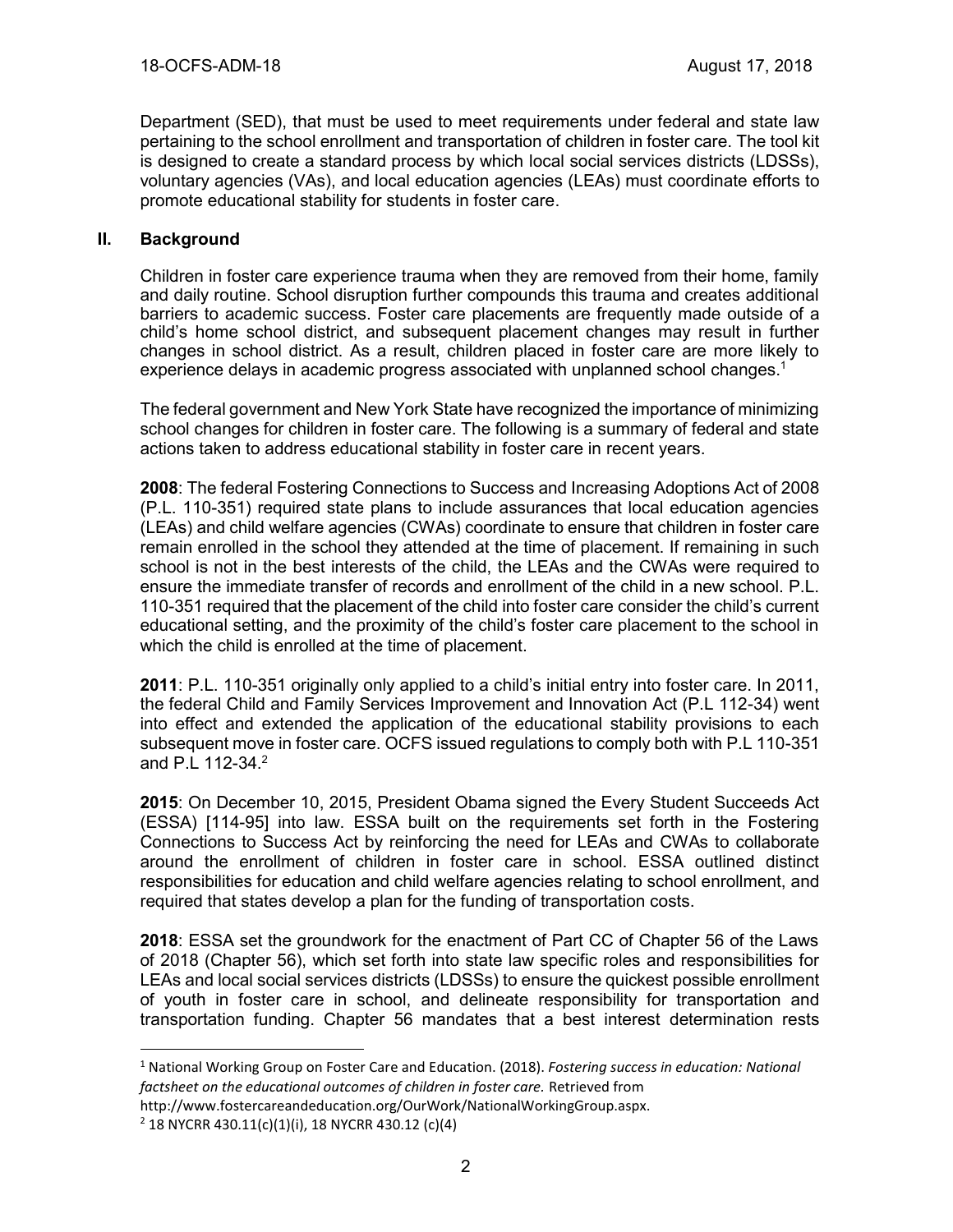ultimately with the LDSS or VA, after consultation with the LEA, and that children in foster care are entitled to transportation provided by the LEA in order to remain enrolled in the school they attended at the time of placement. Chapter 56 also set forth protocol for LEAs and CWAs to follow to ensure continuity in school enrollment.

# **III. Program Implications**

Chapter 56 codified more general federal mandates into specific state requirements for LDSSs, VAs and LEAs related to the enrollment and transportation of youth in foster care in school. Implementation of the provisions described below, as set forth by Chapter 56, is instructed by the attached tool kit (see section IV).

The "**district of origin**" is the school district in which the student was attending a public school or preschool on a tuition-free basis or was entitled to attend at the time of placement into foster care, which is different from the district of residence.

The "**school of origin**" is the school the child was attending at the time of the foster care placement or at the time of a change in foster care placement.

The "**district of residence**" is the school district in which the child is residing due to foster care placement, which is different from district of origin

The "**district of attendance**" is the school district where the student placed in foster care is enrolled after a best interest determination is made.

### Best Interest Determination

When a child is placed in foster care, or changes placements, the LDSS must determine whether the child will attend his or her school of origin, or a different school located in the school district of residence, in accordance with a best interest determination. This determination must be made in consultation with the others, including relevant school personnel; however, the final decision is with the LDSS. The cost of transportation may not be a factor in the determination.

The child is entitled to attend the designated school for the duration of his or her time in foster care, until the end of the school year in which the child is discharged from foster care, and for one additional year if that year is the final year in such school building.

### **Transportation**

A student in foster care is entitled to receive transportation to attend the school of origin. The school district of attendance must provide the necessary transportation for the student in foster care and such transportation will be aidable up to fifty miles each way. This also applies when a student is designated to attend the school district of residence, rather than the school of origin, any cost incurred for transportation of that student is aidable and subject to determinations made by the commissioner of education.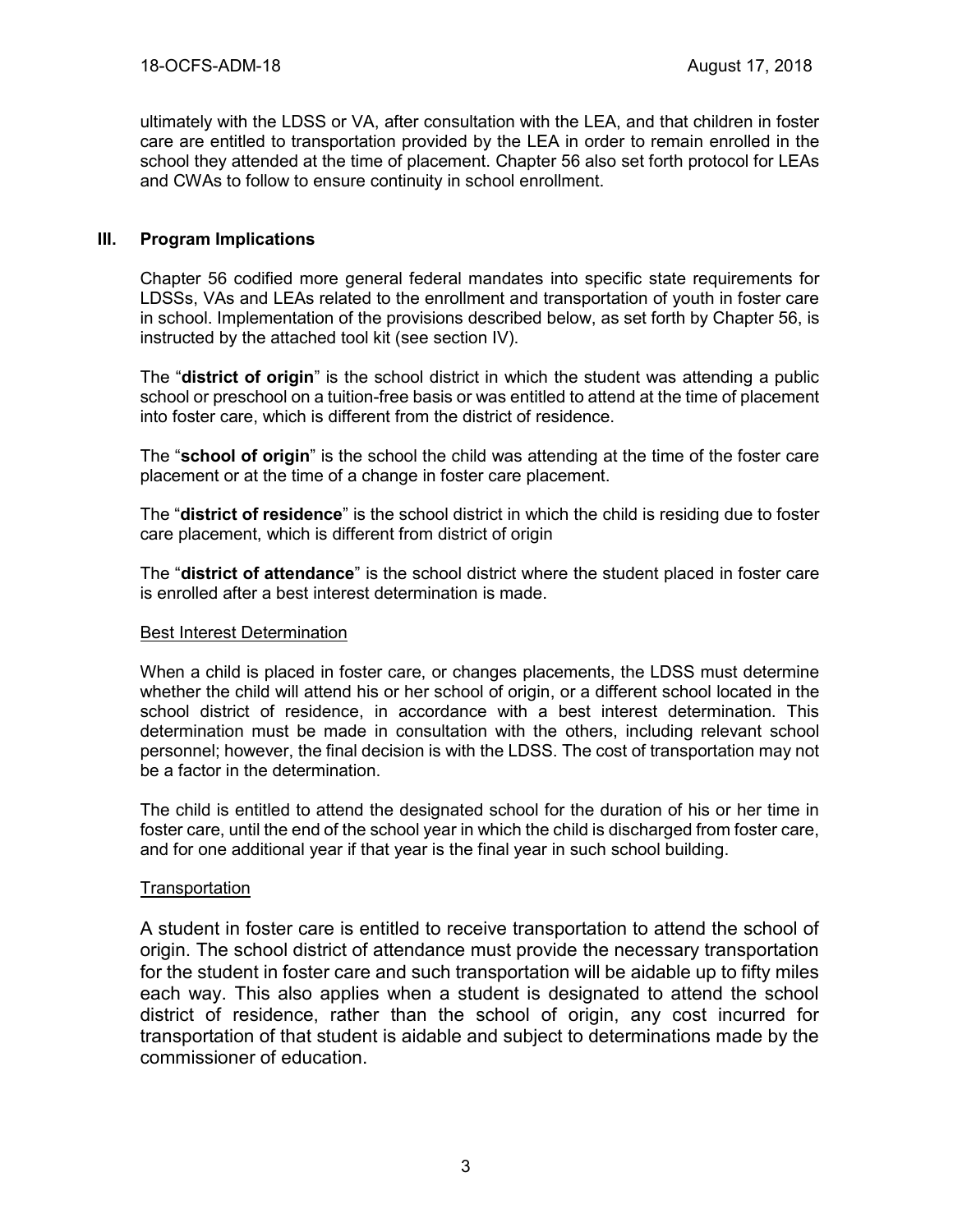# **IV. Required Action**

LDSSs and VAs must utilize the attached tool kit to meet their responsibilities under Chapter 56. The tool kit is intended to facilitate transparent communication between child welfare and educational agencies as they work to meet the educational needs of students in foster care. It contains detailed instructions and forms required for the transporting and enrollment of children in foster care in school. LDSSs and VAs must implement the applicable requirements in the tool kit. Additionally, LDSSs and VAs should become familiar with requirements for LEAs contained in the tool kit. The shared knowledge of each agency's separate roles and responsibilities will help facilitate effective and timely coordination.

Detailed guidance, step by step instructions, and corresponding forms can be found in the tool kit on each element described below.

### Best Interest Determination

LDSSs must determine, in consultation with relevant school personnel and others, whether it is in the best interest of a youth in foster care to attend the school of origin or a different school in the school district of residence. The LDSS makes the final determination on the child's school of attendance based on the best interest determination. The presumption is that a student should remain in the school he or she is currently attending (school of origin) unless a change in school placement is in the child's best interest.

Guidance as to how to make a best interest determination can be found in [12-OCFS-ADM-](https://ocfs.ny.gov/main/policies/external/OCFS_2012/ADMs/12-OCFS-ADM-03%20New%20Requirement%20Regarding%20Educational%20Stability%20of%20Foster%20Children.pdf)[03,](https://ocfs.ny.gov/main/policies/external/OCFS_2012/ADMs/12-OCFS-ADM-03%20New%20Requirement%20Regarding%20Educational%20Stability%20of%20Foster%20Children.pdf) *New Requirement Regarding Educational Stability of Foster Children*. The cost of transportation must not be to a factor in determining best interest.

### Point of Contact (POC)

The LDSS must designate a POC to coordinate the educational needs of a child in foster care with the appropriate LEAs. The LDSS POC must do the following:

- Inform, either orally or in writing, the school district's LEA POC as soon as possible, but no later than two business days after the child enters foster care or changes placement, that a child who is currently a student in the district has been placed in foster care or changed foster care placement
- Collaborate with the LEAs to make a best interest determination. The Best Interest Determination Transmittal Form, and the OCFS 2999 Form, must be completed, maintained in the case record, and a copy of both forms provided to the LEA POC of the school district of origin, and, if a school change is recommended, to the LEA POC at the school district of attendance, no later than 10 days after the placement of a child in foster care or a change in foster care placement.
- After notifying the LEA POC of the best interest determination, collaborate with the LEA POC for the child's immediate or continued enrollment in school. If the child is changing schools, the LEA POC must ensure that the student is immediately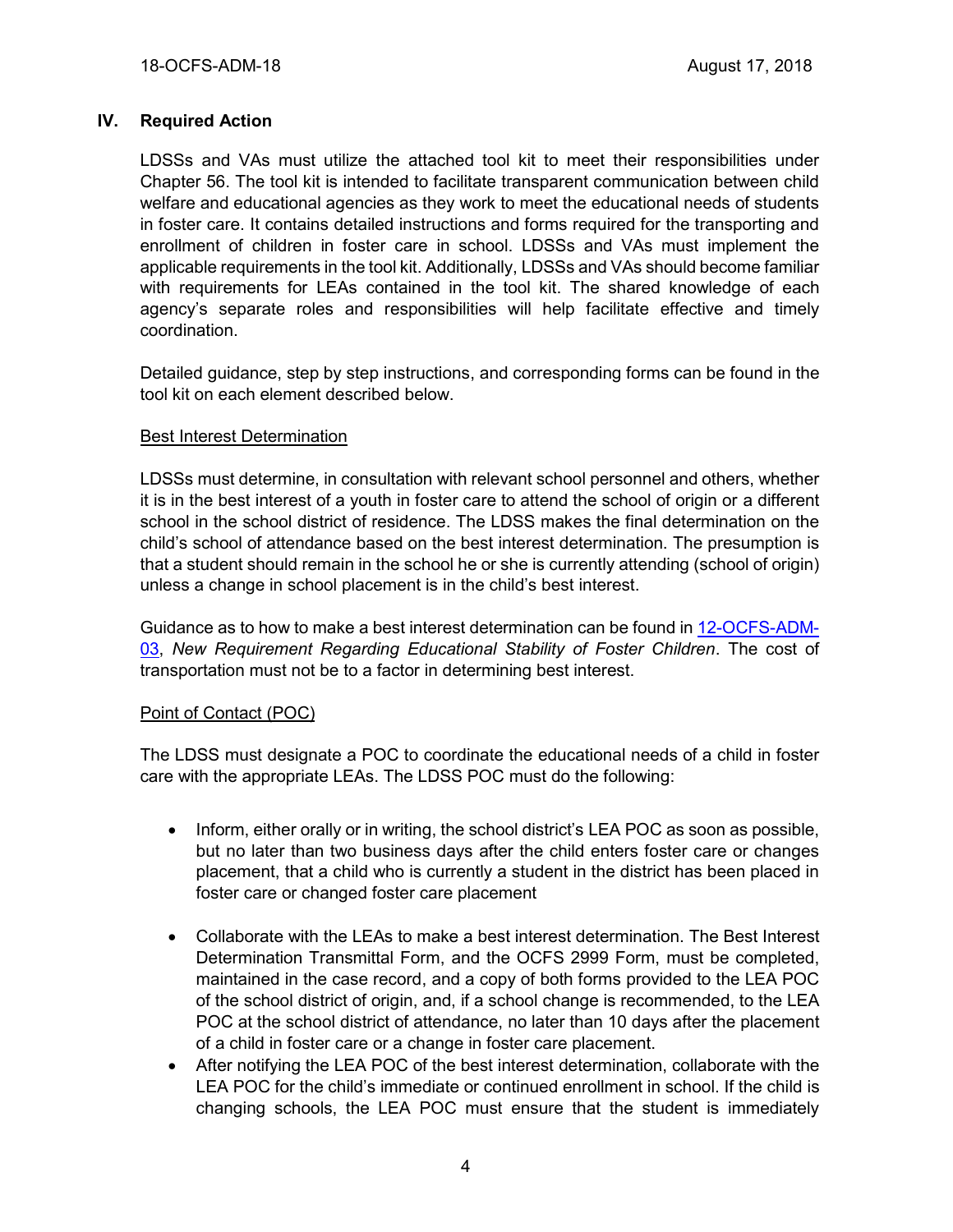enrolled in the designated school regardless of whether all necessary documentation is available. In addition, the LDSS POC and LEA POC should collaborate to develop any interim transportation plan that may be necessary

- Provide the LEA POC of the school district of origin and the school district of attendance with any other information essential to the maintenance of educational stability, meeting the student's educational needs and the provision of transportation.
- Inform the School District of Attendance immediately regarding any changes to the LDSS staff listed as contacts on the Local Transportation Agreement for Students in Foster Care

### Local Transportation Agreement for Students in Foster Care

LDSSs and LEAs must biennially prepare a Local Transportation Agreement for Students in Foster Care form that will outline local transportation procedures. Agreements must be done between a LEA and its LDSS, as well as with any LEA in which a child in the care and custody of the LDSS is attending school. This document will provide both local agencies with the following:

- A list of key contacts for foster care issues
- Information to be provided by the school district in support of the best interest determination
- Additional supports available for students in foster care

The LDSS POC must inform the School District of Attendance immediately regarding any changes to LDSS staff listed as contacts in the Local Transportation Agreement for Students in Foster Care form.

In addition to the Local Transportation Agreement for Students in Foster Care form, an Individual Transportation Plan for a Student in Foster Care form must be completed by the LEA POC, after agreement with the LDSS. This plan serves as a record that transportation is being provided in a timely manner that is consistent with the protocol.

While a permanent transportation plan is being arranged, LDSSs are encouraged to collaborate with school districts to ensure that students in foster care who remain in their current school are provided with transportation. All available resources should be explored and creative strategies should be employed (see tool kit for a list of suggested strategies).

# **V. Systems Implications**

None

### **VI. Contacts**